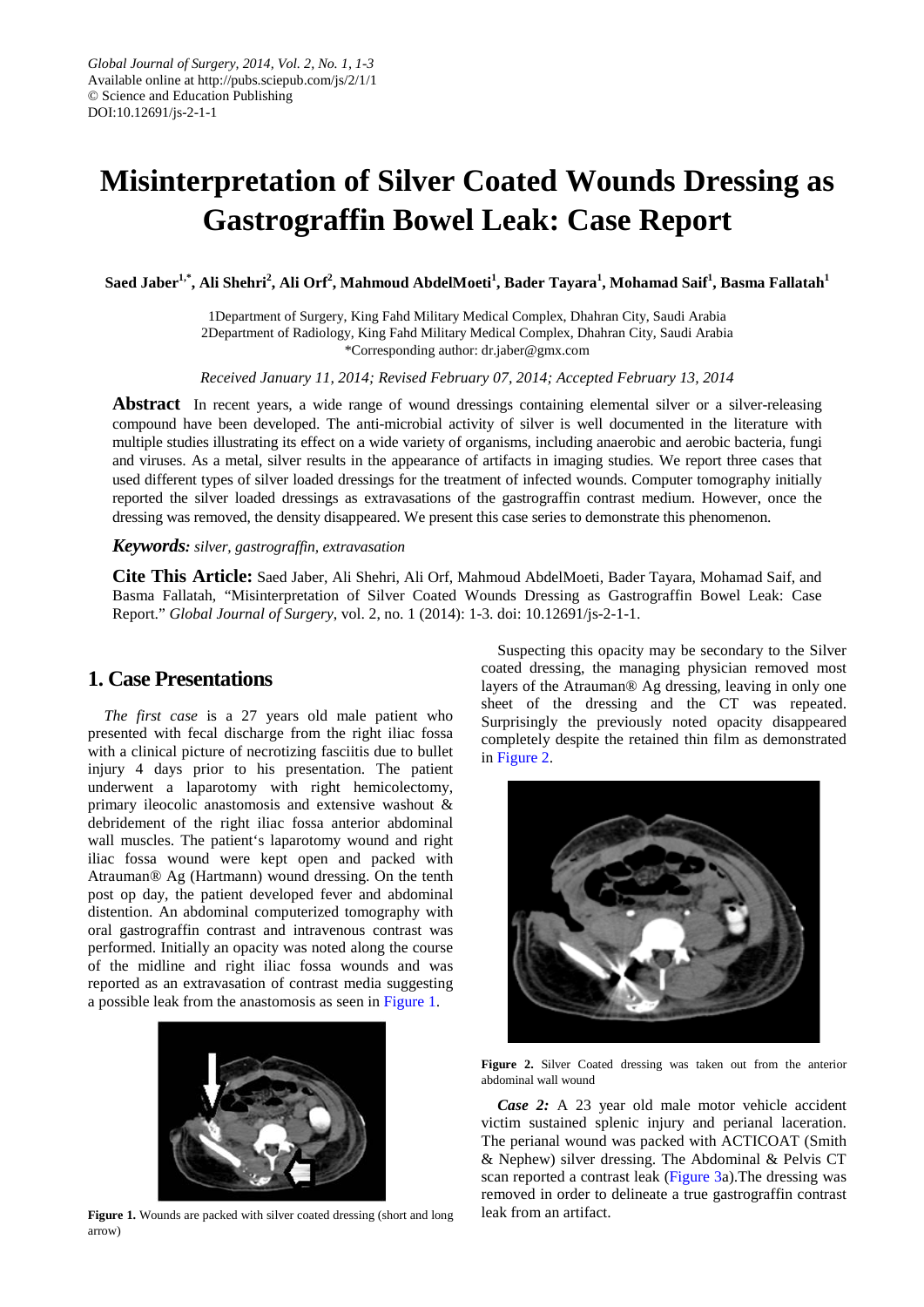<span id="page-1-0"></span>

**Figure 3.** a: Silver coated dressing in the perirectal cavity with gastrograffin in rectum; b: Silver coated dressing taken out and packed with Gauze; still Gastrograffin is seen in rectum

*The third case* is that of a patient who developed a severe wound infection post laparotomy with small bowel resection for bowel injury in a motor vehicle accident. The wound was managed with AQUACEL® Ag silver dressing (Conva Tec). A CT scan was done to rule out an intra-abdominal abscess. Again, we observed the silver dressing resulting in an opacity at the wound bed as seen in [Figure 4.](#page-1-1) In this case Oral Contrast media was diluted but the dressing gave a Hounsfield Number close to gastrograffin contrast.

<span id="page-1-1"></span>

**Figure 4.** Anterior abdominal wound is packed with silver coated dressing. Clearly there is air around the dressing which may lead to misinterpretation

## **2. Discussion**

As a topical antimicrobial agent, silver has been used for hundreds of years in wound care. Silver has been employed in the prevention & management of wound infection in multiple forms & configurations; its solid elemental form (e.g. silver wire placed in wounds), as silver salt solutions used to cleanse wounds (e.g. silver nitrate solution) [\[1\],](#page-2-0) and more recently as creams or ointments containing a silver–antibiotic compound (silver sulfadiazine cream) [\[2\].](#page-2-1)

In recent years, a wide range of wound dressings containing elemental silver or a silver-releasing compound have been developed [\[3\].](#page-2-2) These dressings have overcome some of the problems associated with the first silver preparations. Namely, they are easier to apply, may provide sustained availability of silver, need less frequent dressing changes, in addition to providing additional benefits such as management of excessive exudate, maintenance of a moist wound environment and facilitation of autolytic debridement [\[4\].](#page-2-3)

The first CT-images were produced in 1971 at Atkinson Morley's Hospital in London. Sir Godfrey Hounsfield was awarded the Nobel Prize in Physiology/Medicine along with Allan McLeod Cormack in 1979 for their work with CT scan[s \[5\].](#page-2-4)

Man is based on water and surrounded by air. This was the background for creating the linear Hounsfield scale where water represents a value of 0 and air represents a value of -1000. The complete formula was given as:

#### $HU = 1000x ((\mu X - \mu water)/\mu water)$

Typical values for different elements and tissues range from  $-1000$  to more than  $+1000$ , i.e. from air to bone respectively. Of importance is that fat is -100, muscles and blood have a value of approximately +40. This makes it possible to evaluate things that do not have a specific structure – a spherical mass may be composed of fat or other elements, benign vs. malignant. Fluid-containing cavities (cysts) may contain fluids that appear watery or have an attenuation corresponding to blood. The differentiation between these various elements is of significant importance to the managing physician [\[6\].](#page-2-5)

The CT images are most commonly calculated on a 512 512 pixel matrix, although 256 x 256 and 1024 x 1024 matrices may also be used. The density of tissues is either measured by CT number or Hounsfield Unit as shown in table1. The Hounsfield number is a normalized value of the calculated x-ray absorption coefficient of a pixel in a computed tomogram. A normalized index of x-ray attenuation based on a scale of -1000 (air) to +1000 (bone), with water being 0; is employed in interpretation of CT imaging [\[7\].](#page-2-6)

**Table 1. The HU of common substances**

| Substance | HU             |
|-----------|----------------|
| Air       | $-1000$        |
| Fat       | $-120$         |
| Water     |                |
| Muscle    | $+40$          |
| Contrast  | $+130$         |
| Bone      | $+400$ or more |
|           |                |

Use of different CT scanning protocols leads to variations of up to 20 % in the HU values. This can result in a mean systematic dose error of 1.5 %. Specific conversion tables and automatic CT scanning protocol recognition could reduce dose errors of these types [\[8\].](#page-2-7)

HU are also used to differentiate a uric acid calculus (low HU) from calcium-oxalate renal calculi (high HU)